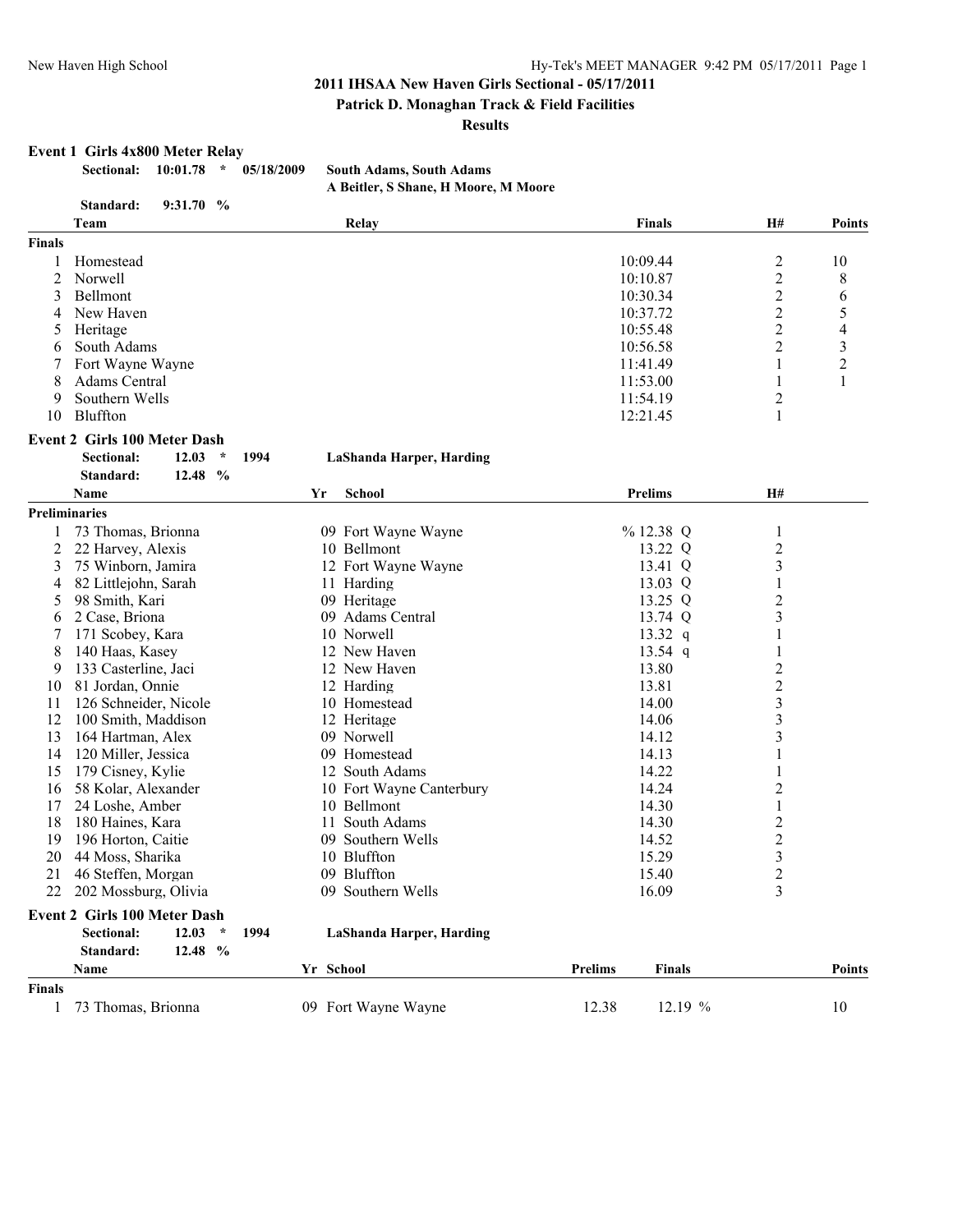**Patrick D. Monaghan Track & Field Facilities**

#### **Results**

# **Finals ... (Event 2 Girls 100 Meter Dash)**

|                      | Name                  |     | Yr School                | <b>Prelims</b> | <b>Finals</b> | <b>Points</b> |
|----------------------|-----------------------|-----|--------------------------|----------------|---------------|---------------|
| 2                    | 22 Harvey, Alexis     |     | 10 Bellmont              | 13.22          | 12.42%        | 8             |
| 3                    | 82 Littlejohn, Sarah  | 11  | Harding                  | 13.03          | 13.15         | 6             |
| 4                    | 75 Winborn, Jamira    |     | 12 Fort Wayne Wayne      | 13.41          | 13.17         | 5             |
| 5                    | 98 Smith, Kari        |     | 09 Heritage              | 13.25          | 13.24         | 4             |
| 6                    | 171 Scobey, Kara      |     | 10 Norwell               | 13.32          | 13.54         | 3             |
|                      | 140 Haas, Kasey       |     | 12 New Haven             | 13.54          | 13.76         | 2             |
| 8                    | 2 Case, Briona        | 09  | Adams Central            | 13.74          | 13.76         |               |
| <b>Preliminaries</b> |                       |     |                          |                |               |               |
| 9                    | 133 Casterline, Jaci  |     | 12 New Haven             | 13.80          |               |               |
| 10                   | 81 Jordan, Onnie      |     | 12 Harding               | 13.81          |               |               |
| 11                   | 126 Schneider, Nicole |     | 10 Homestead             | 14.00          |               |               |
| 12                   | 100 Smith, Maddison   |     | 12 Heritage              | 14.06          |               |               |
| 13                   | 164 Hartman, Alex     |     | 09 Norwell               | 14.12          |               |               |
| 14                   | 120 Miller, Jessica   | 09. | Homestead                | 14.13          |               |               |
| 15                   | 179 Cisney, Kylie     |     | 12 South Adams           | 14.22          |               |               |
| 16                   | 58 Kolar, Alexander   |     | 10 Fort Wayne Canterbury | 14.24          |               |               |
| 17                   | 24 Loshe, Amber       |     | 10 Bellmont              | 14.30          |               |               |
| 18                   | 180 Haines, Kara      | 11  | South Adams              | 14.30          |               |               |
| 19                   | 196 Horton, Caitie    | 09. | Southern Wells           | 14.52          |               |               |
| 20                   | 44 Moss, Sharika      | 10  | <b>Bluffton</b>          | 15.29          |               |               |
| 21                   | 46 Steffen, Morgan    | 09. | Bluffton                 | 15.40          |               |               |
| 22                   | 202 Mossburg, Olivia  | 09. | Southern Wells           | 16.09          |               |               |

# **Event 3 Girls 100 Meter Hurdles<br>Sectional:** 14.25  $*$  2008

#### $Chelsea Ross, Wayne$

|      | $15.15\%$<br>Standard: |     |                          |                   |                |  |
|------|------------------------|-----|--------------------------|-------------------|----------------|--|
|      | Name                   | Yr  | <b>School</b>            | <b>Prelims</b>    | <b>H#</b>      |  |
|      | <b>Preliminaries</b>   |     |                          |                   |                |  |
|      | 79 Ford, Andrea        |     | 12 Harding               | 15.38 Q           |                |  |
|      | 21 Hankenson, Holly    |     | 09 Bellmont              | $16.00 \text{ Q}$ | 2              |  |
| 3    | 147 Mover, Richelle    |     | 12 New Haven             | 16.54 Q           | 3              |  |
| 4    | 172 Shapley, Olivia    |     | 11 Norwell               | 16.91 Q           | 3              |  |
| 5    | 63 Britt, Brittney     |     | 10 Fort Wayne Wayne      | $17.25$ Q         | 2              |  |
| 6    | 106 Blake, Allison     |     | 10 Homestead             | 17.86 Q           |                |  |
|      | 91 Gallmeyer, Rachel   |     | 11 Heritage              | $17.58$ q         | 3              |  |
| 8    | 186 Myers, Trisha      |     | 11 South Adams           | $18.10 \text{ q}$ |                |  |
| 9    | 113 Griffith, Ashley   |     | 12 Homestead             | 18.39             | 3              |  |
| 10   | 191 Teeter, Adrianna   |     | 11 South Adams           | 18.55             | 2              |  |
| 11   | 85 Walker, Jelicia     |     | 11 Harding               | 18.92             | 2              |  |
| 12   | 59 L'Esperance, Crista |     | 09 Fort Wayne Canterbury | 19.00             |                |  |
| 13   | 137 Frederick, Kayla   |     | 10 New Haven             | 19.13             | 2              |  |
| 14   | 197 Kline, Katelyn     |     | 09 Southern Wells        | 19.61             | 3              |  |
| 15   | 158 Daizovi, Francesca |     | 09 Norwell               | 19.65             | $\overline{c}$ |  |
| 16   | 45 Prible, Felicia     |     | 11 Bluffton              | 19.69             | 3              |  |
| 17   | 204 Price, Amanda      | 09. | Southern Wells           | 20.27             | 2              |  |
| $--$ | 9 Macklin, McKenna     |     | 09 Adams Central         | FS                |                |  |
| ---  | 87 Books, Sabrina      |     | 09 Heritage              | <b>DNF</b>        |                |  |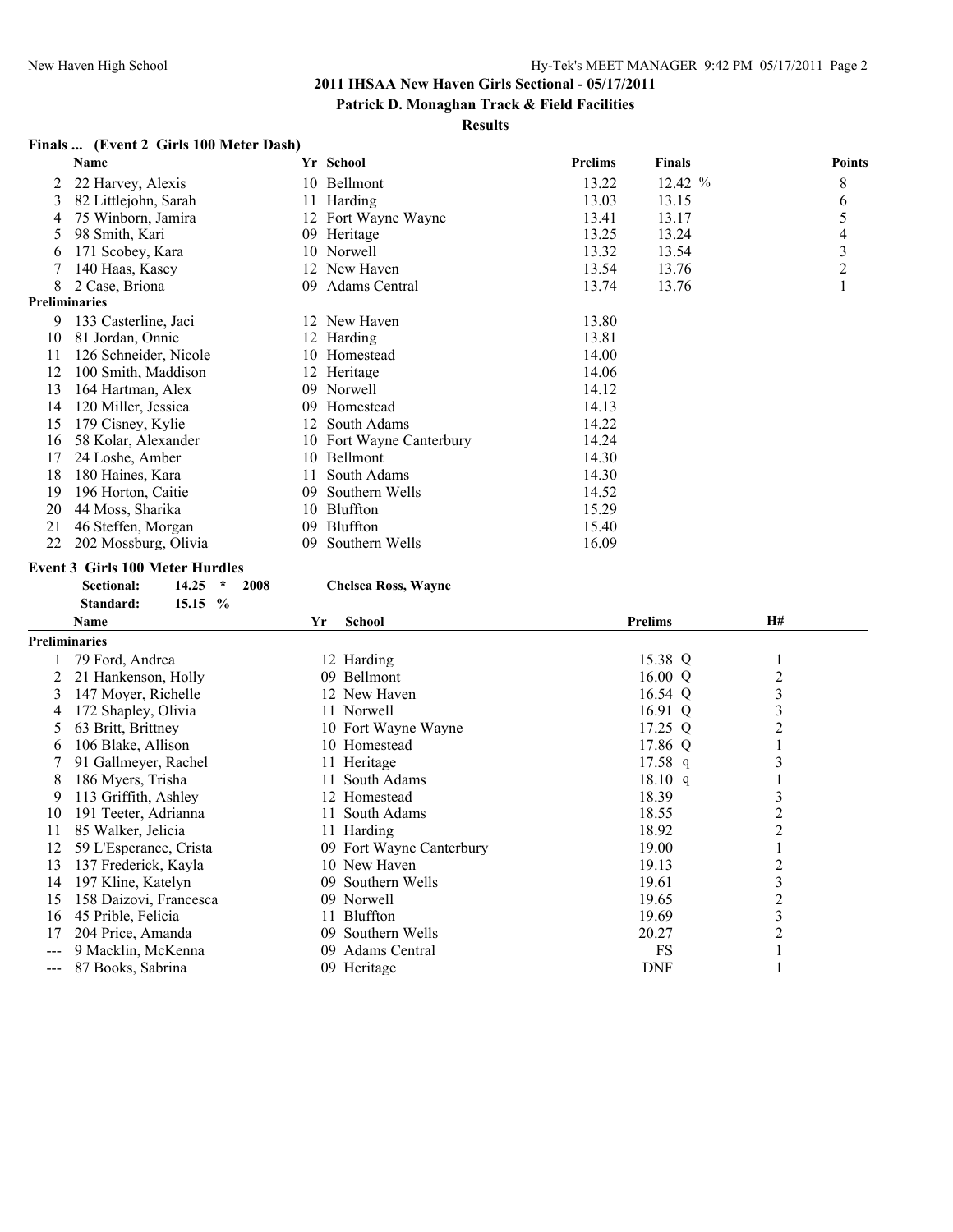#### **Patrick D. Monaghan Track & Field Facilities**

**Results**

# **Event 3 Girls 100 Meter Hurdles**

|               | $\star$<br>Sectional:<br>14.25<br>2008<br>Standard:<br>15.15 % |            | <b>Chelsea Ross, Wayne</b>          |                |                |                         |                          |
|---------------|----------------------------------------------------------------|------------|-------------------------------------|----------------|----------------|-------------------------|--------------------------|
|               | Name                                                           |            | Yr School                           | <b>Prelims</b> | Finals         |                         | <b>Points</b>            |
| <b>Finals</b> |                                                                |            |                                     |                |                |                         |                          |
|               | 79 Ford, Andrea                                                |            | 12 Harding                          | 15.38          | 15.13 %        |                         | 10                       |
| 2             | 21 Hankenson, Holly                                            |            | 09 Bellmont                         | 16.00          | 15.66          |                         | 8                        |
| 3             | 147 Moyer, Richelle                                            |            | 12 New Haven                        | 16.54          | 16.36          |                         | 6                        |
| 4             | 63 Britt, Brittney                                             |            | 10 Fort Wayne Wayne                 | 17.25          | 17.27          |                         | 5                        |
| 5             | 91 Gallmeyer, Rachel                                           | 11.        | Heritage                            | 17.58          | 17.66          |                         | $\overline{\mathcal{L}}$ |
| 6             | 172 Shapley, Olivia                                            | 11         | Norwell                             | 16.91          | 17.77          |                         |                          |
| 7             | 106 Blake, Allison                                             |            | 10 Homestead                        | 17.86          | 17.78          |                         | $\frac{3}{2}$            |
| 8             | 186 Myers, Trisha                                              | 11.        | South Adams                         | 18.10          | 17.78          |                         | 1                        |
|               | <b>Preliminaries</b>                                           |            |                                     |                |                |                         |                          |
| 9             | 113 Griffith, Ashley                                           |            | 12 Homestead                        | 18.39          |                |                         |                          |
| 10            | 191 Teeter, Adrianna                                           | 11         | South Adams                         | 18.55          |                |                         |                          |
| 11            | 85 Walker, Jelicia                                             |            | 11 Harding                          | 18.92          |                |                         |                          |
| 12            | 59 L'Esperance, Crista                                         |            | 09 Fort Wayne Canterbury            | 19.00          |                |                         |                          |
| 13            | 137 Frederick, Kayla                                           |            | 10 New Haven                        | 19.13          |                |                         |                          |
| 14            | 197 Kline, Katelyn                                             |            | 09 Southern Wells                   | 19.61          |                |                         |                          |
|               |                                                                |            |                                     |                |                |                         |                          |
| 15            | 158 Daizovi, Francesca                                         |            | 09 Norwell<br>Bluffton              | 19.65          |                |                         |                          |
| 16            | 45 Prible, Felicia                                             | 11         |                                     | 19.69          |                |                         |                          |
| 17            | 204 Price, Amanda                                              |            | 09 Southern Wells                   | 20.27          |                |                         |                          |
| $\frac{1}{2}$ | 9 Macklin, McKenna                                             |            | 09 Adams Central                    | FS             |                |                         |                          |
| $\frac{1}{2}$ | 87 Books, Sabrina                                              |            | 09 Heritage                         | <b>DNF</b>     |                |                         |                          |
|               | <b>Event 4 Girls 200 Meter Dash</b>                            |            |                                     |                |                |                         |                          |
|               | <b>Sectional:</b><br>24.90<br>$\star$                          | 05/17/2011 | <b>Brionna Thomas, Fort Wayne W</b> |                |                |                         |                          |
|               | $\frac{0}{0}$<br>Standard:<br>25.84                            |            |                                     |                |                |                         |                          |
|               | Name                                                           |            | School<br>Yr                        |                | <b>Prelims</b> | <b>H#</b>               |                          |
|               | <b>Preliminaries</b>                                           |            |                                     |                |                |                         |                          |
|               | 73 Thomas, Brionna                                             |            | 09 Fort Wayne Wayne                 |                | $\%$ 25.14 Q   | $\overline{c}$          |                          |
| 2             | 66 Long, Wanda                                                 |            | 11 Fort Wayne Wayne                 |                | 27.40 Q        | 3                       |                          |
| 3             | 22 Harvey, Alexis                                              |            | 10 Bellmont                         |                | 27.84 Q        | 1                       |                          |
| 4             | 82 Littlejohn, Sarah                                           |            | 11 Harding                          |                | 27.74 Q        | $\overline{2}$          |                          |
| 5             | 175 Wall, Alex                                                 |            | 10 Norwell                          |                | 28.13 Q        | 3                       |                          |
| 6             | 2 Case, Briona                                                 |            | 09 Adams Central                    |                | 28.43 Q        | $\mathbf{1}$            |                          |
| 7             | 128 Trexler, Karen                                             |            | 12 Homestead                        |                | 28.48 q        | 1                       |                          |
| 8             | 151 Upshaw, Rashaundra                                         |            | 12 New Haven                        |                | 28.57 q        | $\overline{\mathbf{c}}$ |                          |
| 9             | 129 Vail, Kati                                                 |            | 12 Homestead                        |                | 28.79          | $\mathfrak{Z}$          |                          |
|               | 98 Smith, Kari                                                 |            | 09 Heritage                         |                | 28.91          | $\overline{2}$          |                          |
| 10            |                                                                |            |                                     |                | 29.06          |                         |                          |
| $\mathbf{H}$  | 89 Castano, Marissa                                            |            | 10 Heritage                         |                | 29.37          |                         |                          |
| 12            | 170 Scheumann, Brenna                                          |            | 09 Norwell                          |                |                |                         |                          |
| 13            | 196 Horton, Caitie                                             |            | 09 Southern Wells                   |                | 29.71          |                         |                          |
| 14            | 24 Loshe, Amber                                                |            | 10 Bellmont                         |                | 30.20          | 3                       |                          |
| 15            | 55 Fincher, Kindell                                            |            | 09 Fort Wayne Canterbury            |                | 30.57          | 2                       |                          |
| 16            | 152 Workman, Kelly                                             |            | 09 New Haven                        |                | 30.71          | 3                       |                          |
| 17            | 187 Rupp, Michaela                                             |            | 09 South Adams                      |                | 30.93          |                         |                          |
| 18            | 192 Toland, Brandi                                             |            | 09 South Adams                      |                | 31.11          | $\overline{2}$          |                          |
| 19            | 35 Bagley, Stacey                                              |            | 11 Bluffton                         |                | 31.34          | $\overline{c}$          |                          |
| 20            | 201 Miller, Kelsey                                             |            | 11 Southern Wells                   |                | 31.69          | 3                       |                          |

20 201 Miller, Kelsey 11 Southern Wells 31.69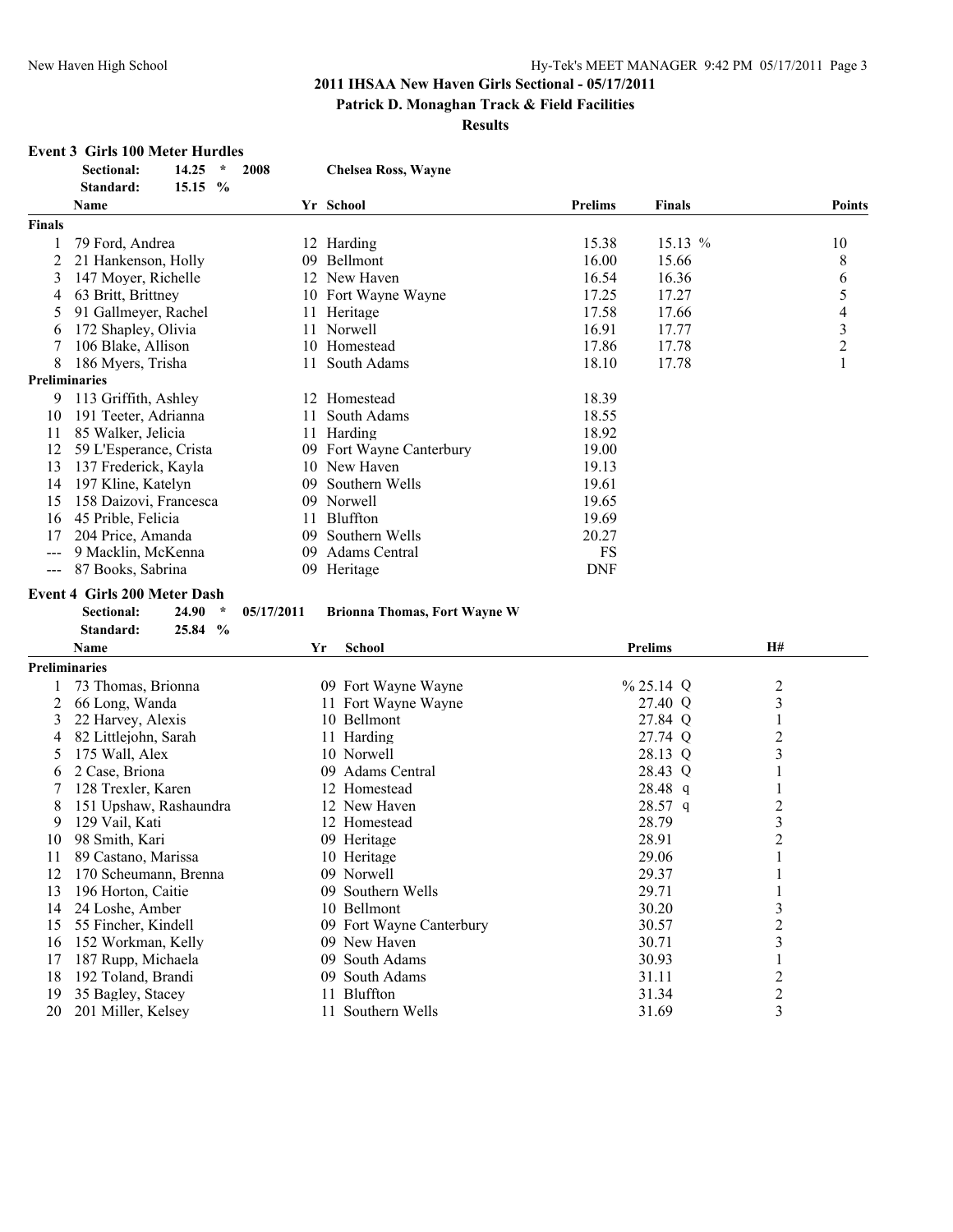# **Patrick D. Monaghan Track & Field Facilities**

#### **Results**

|               | Preliminaries  (Event 4 Girls 200 Meter Dash) |            |                                     |         |                |                |                         |
|---------------|-----------------------------------------------|------------|-------------------------------------|---------|----------------|----------------|-------------------------|
|               | Name                                          | Yr         | <b>School</b>                       |         | <b>Prelims</b> | Н#             |                         |
| 21            | 60 Martin, Meghan                             |            | 09 Fort Wayne Canterbury            |         | 32.43          | $\mathfrak{Z}$ |                         |
| 22            | 44 Moss, Sharika                              |            | 10 Bluffton                         |         | 33.16          | 3              |                         |
|               | Event 4 Girls 200 Meter Dash                  |            |                                     |         |                |                |                         |
|               | 24.90<br>$\star$<br><b>Sectional:</b>         | 05/17/2011 | <b>Brionna Thomas, Fort Wayne W</b> |         |                |                |                         |
|               | 25.84 %<br>Standard:                          |            |                                     |         |                |                |                         |
|               | Name                                          |            | Yr School                           | Prelims | <b>Finals</b>  |                | <b>Points</b>           |
| <b>Finals</b> |                                               |            |                                     |         |                |                |                         |
|               | 73 Thomas, Brionna                            |            | 09 Fort Wayne Wayne                 | 25.14   | 24.90 *        |                | 10                      |
| 2             | 22 Harvey, Alexis                             |            | 10 Bellmont                         | 27.84   | 25.76 %        |                | 8                       |
| 3             | 66 Long, Wanda                                |            | 11 Fort Wayne Wayne                 | 27.40   | 26.89          |                | 6                       |
| 4             | 175 Wall, Alex                                |            | 10 Norwell                          | 28.13   | 27.54          |                | 5                       |
| 5             | 82 Littlejohn, Sarah                          | 11         | Harding                             | 27.74   | 28.25          |                | $\overline{\mathbf{4}}$ |
| 6             | 2 Case, Briona                                |            | 09 Adams Central                    | 28.43   | 28.67          |                | $\overline{\mathbf{3}}$ |
|               | 151 Upshaw, Rashaundra                        |            | 12 New Haven                        | 28.57   | 28.90          |                | $\overline{c}$          |
| 8             | 128 Trexler, Karen                            |            | 12 Homestead                        | 28.48   | 28.94          |                | 1                       |
|               | <b>Preliminaries</b>                          |            |                                     |         |                |                |                         |
| 9             | 129 Vail, Kati                                |            | 12 Homestead                        | 28.79   |                |                |                         |
| 10            | 98 Smith, Kari                                |            | 09 Heritage                         | 28.91   |                |                |                         |
| 11            | 89 Castano, Marissa                           |            | 10 Heritage                         | 29.06   |                |                |                         |
| 12            | 170 Scheumann, Brenna                         |            | 09 Norwell                          | 29.37   |                |                |                         |
| 13            | 196 Horton, Caitie                            | 09.        | Southern Wells                      | 29.71   |                |                |                         |
| 14            | 24 Loshe, Amber                               |            | 10 Bellmont                         | 30.20   |                |                |                         |
| 15            | 55 Fincher, Kindell                           |            | 09 Fort Wayne Canterbury            | 30.57   |                |                |                         |
|               | 16 152 Workman, Kelly                         |            | 09 New Haven                        | 30.71   |                |                |                         |
| 17            | 187 Rupp, Michaela                            | 09         | South Adams                         | 30.93   |                |                |                         |
| 18            | 192 Toland, Brandi                            | 09         | South Adams                         | 31.11   |                |                |                         |
| 19            | 35 Bagley, Stacey                             | 11         | Bluffton                            | 31.34   |                |                |                         |
| 20            | 201 Miller, Kelsey                            | 11         | Southern Wells                      | 31.69   |                |                |                         |
| 21            | 60 Martin, Meghan                             |            | 09 Fort Wayne Canterbury            | 32.43   |                |                |                         |
| 22            | 44 Moss, Sharika                              |            | 10 Bluffton                         | 33.16   |                |                |                         |
|               | <b>Event 5 Girls 1600 Meter Run</b>           |            |                                     |         |                |                |                         |
|               | <b>Sectional:</b><br>5:09.20<br>$\star$       | 1999       | <b>Allyson Hammond, Bellmont</b>    |         |                |                |                         |
|               | Standard:<br>$5:09.49$ %                      |            |                                     |         |                |                |                         |
|               | Name                                          | Yr         | School                              |         | Finals         |                | <b>Points</b>           |
| <b>Finals</b> |                                               |            |                                     |         |                |                |                         |
|               | 168 Reinhard, Jami                            |            | 11 Norwell                          |         | 5:34.03        |                | 10                      |
| 2             | 184 Moore, Hannah                             |            | 11 South Adams                      |         | 5:36.86        |                | 8                       |
| 3             | 206 Rhodes, Samantha                          |            | 10 Southern Wells                   |         | 5:37.41        |                | 6                       |
| 4             | 114 Havert, Haley                             |            | 11 Homestead                        |         | 5:38.98        |                | 5                       |
| 5             | 153 Best, Jessie                              |            | 09 Norwell                          |         | 5:42.62        |                | $\overline{4}$          |
| 6             | 135 Diaz, Brenda                              |            | 10 New Haven                        |         | 5:43.85        |                | 3                       |
|               | 198 Maddox, Ivy                               |            | 09 Southern Wells                   |         | 5:53.06        |                | $\overline{c}$          |
| 8             | 125 Purlee, Lauren                            |            | 11 Homestead                        |         | 5:55.30        |                | 1                       |
| 9             | 189 Smith, Jenna                              |            | 11 South Adams                      |         | 5:59.94        |                |                         |
| 10            | 141 Hiatt, Mikala                             |            | 10 New Haven                        |         | 6:15.81        |                |                         |
| 11            | 27 Noonan, Amanda                             |            | 11 Bellmont                         |         | 6:24.37        |                |                         |
| 12            | 96 Scott, Jenna                               |            | 12 Heritage                         |         | 6:26.08        |                |                         |
| 13            | 18 Ehlerding, Stephanie                       |            | 12 Bellmont                         |         | 6:28.51        |                |                         |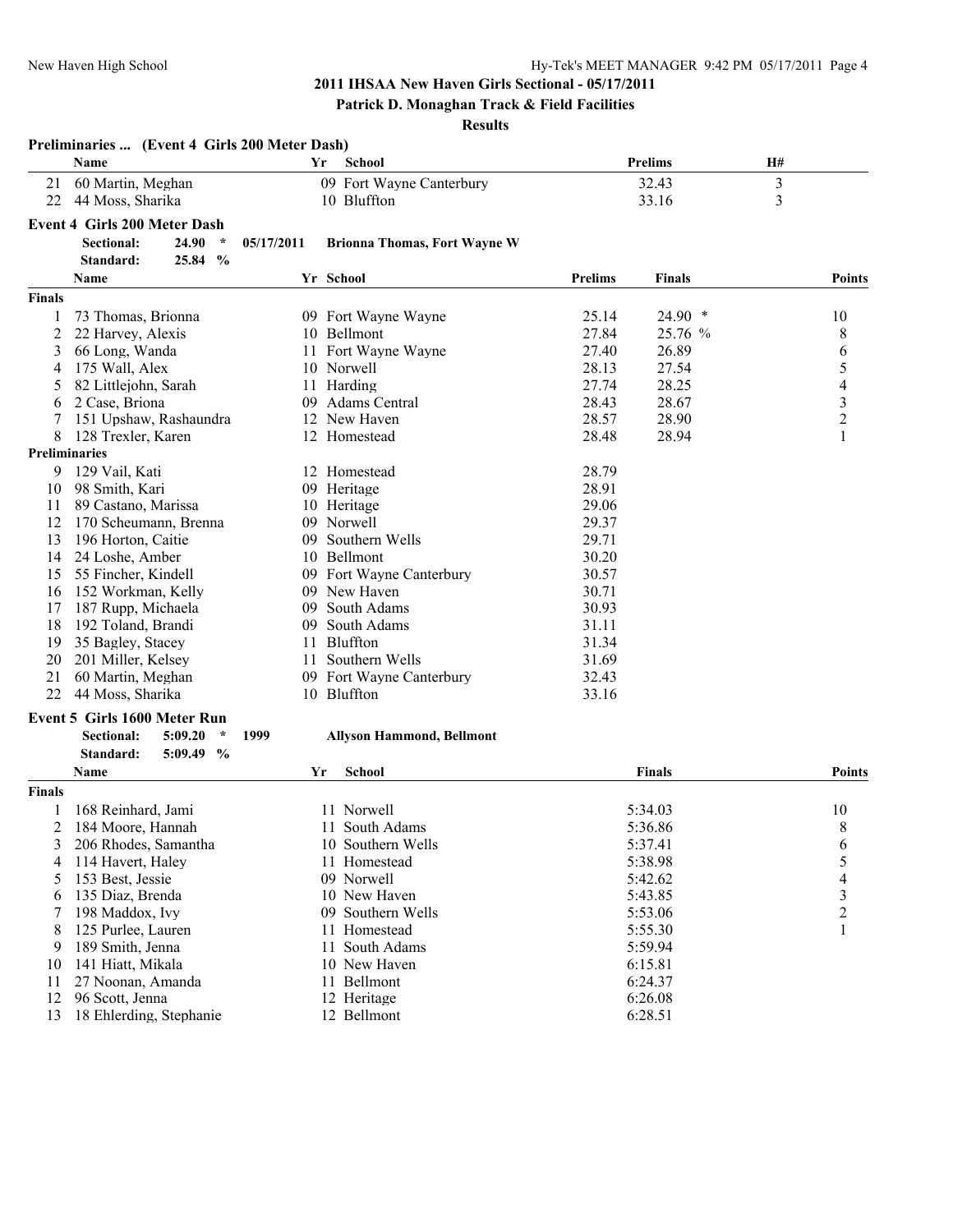**Patrick D. Monaghan Track & Field Facilities**

#### **Results**

#### **Finals ... (Event 5 Girls 1600 Meter Run) Name Yr School Finals Points** 14 39 Hiday, Courtney 10 Bluffton 6:42.01 15 36 Blair, Nicole 12 Bluffton 6:49.25 16 103 Thieme, Laurynn 12 Heritage 7:16.95 17 48 Bormann, JoAnna 10 Fort Wayne Canterbury 7:45.25 **Event 6 Girls 4x100 Meter Relay Sectional: 47.91 \* 1995 Harding, Harding Harper, Harris, Jackson, McCarter Standard: 48.81 % Team Relay Finals H# Points Finals** 1 Fort Wayne Wayne 1 Fort Wayne 2 and the U and the 19 and the 19 and 19 and 19 and 19 and 19 and 19 and 19 and 19 and 19 and 19 and 19 and 19 and 19 and 19 and 19 and 19 and 19 and 19 and 19 and 19 and 19 and 19 and 19 an 2 Harding 2 8 and 2 8 and 2 8 and 2 8 and 2 8 and 2 8 and 2 8 and 2 8 and 2 8 and 2 8 and 2 8 and 2 8 and 2 8 and 2 8 and 2 8 and 2 8 and 2 8 and 2 8 and 2 8 and 2 8 and 2 8 and 2 8 and 2 8 and 2 8 and 2 8 and 2 8 and 2 8 3 Norwell 2 6 68 2 6 4 New Haven 2 51.64 2 5 5 Bellmont 2 4 4 52.03 2 4 6 Homestead 53.67 2 3 7 Heritage 54.41 2 2 8 Adams Central 2 1 9 Fort Wayne Canterbury 56.54 1<br>0 South Adams 56.57 1 10 South Adams 56.57 1 11 Southern Wells 60.06 1 12 Bluffton 61.74 1 **Event 7 Girls 400 Meter Dash Sectional: 58.38 \* 1998 Rholonda Ash, Harding Standard: 57.72 % Name Yr School Finals H# Points Finals** 1 20 Hankenson, Bailee 61.18 3 10 2 176 Witzig, Rebekah 12 Norwell 61.27 3 8 3 68 Moore, Imani 11 Fort Wayne Wayne 62.78 3 6<br>4 149 Rutherford, Brianna 10 New Haven 62.96 3 5 4 149 Rutherford, Brianna 10 New Haven 62.96 3 5<br>5 159 Eckert, Corrine 11 Norwell 64.08 3 4 5 159 Eckert, Corrine 11 Norwell 64.08 6 196 Horton, Caitie 196 Horton, Caitie 196 Horton, Caitie 196 Southern Wells 196 Horton, Caitie 196 Southern Wells 196 Horton, 2 3 3 3 3 2 3 3 2 3 3 2 3 3 2 3 2 3 3 2 3 3 2 3 3 2 3 3 2 3 3 2 3 3 3 3 3 3 3 3 3 3 3 3 3 3 3 7 67 Martin-Shuttleworth, Teshlynn 09 Fort Wayne Wayne 66.11 66.11 3<br>
8 110 Elser, Kim 11 Homestead 66.38 3 8 110 Elser, Kim 11 Homestead 66.38 3 1 9 142 Holle, Keegan 10 New Haven 66.47 2 2<br>
10 New Haven 66.57 66.57 3 10 116 Kloster, Madison 10 Homestead 66.57 3<br>11 3 Dunn, Jessica 11 Adams Central 66.66 1 11 3 Dunn, Jessica 11 Adams Central 66.66 12 194 Beetz, Taylor 10 Southern Wells 67.08 2<br>13 89 Castano Marissa 10 Heritage 67.12 2 13 89 Castano, Marissa 10 Heritage 11 Adams Central 11 Adams Central 67.12 2 2<br>14 5 Faurote, Ashlev 11 Adams Central 67.93 2 14 5 Faurote, Ashley 11 Adams Central 67.93 2 15 180 Haines, Kara **11 South Adams** 68.85 2 16 86 Alexander, Kristin 10 Heritage 1 10 Heritage 1 10 Heritage 1 1 and 1 1 and 1 1 and 1 and 1 and 1 and 1 and 1 and 1 and 1 and 1 and 1 and 1 and 1 and 1 and 1 and 1 and 1 and 1 and 1 and 1 and 1 and 1 and 1 and 1 and 1 17 183 Moore, Chelsea **09 South Adams** 70.09 1 18 50 Collins, Angela 09 Fort Wayne Canterbury 70.60 2 19 53 Czartoski, Alyssa 10 Fort Wayne Canterbury 72.25 2 20 35 Bagley, Stacey 11 Bluffton 11 Bluffton 73.27 1

21 17 Burkholder, Macy 09 Bellmont 74.49 1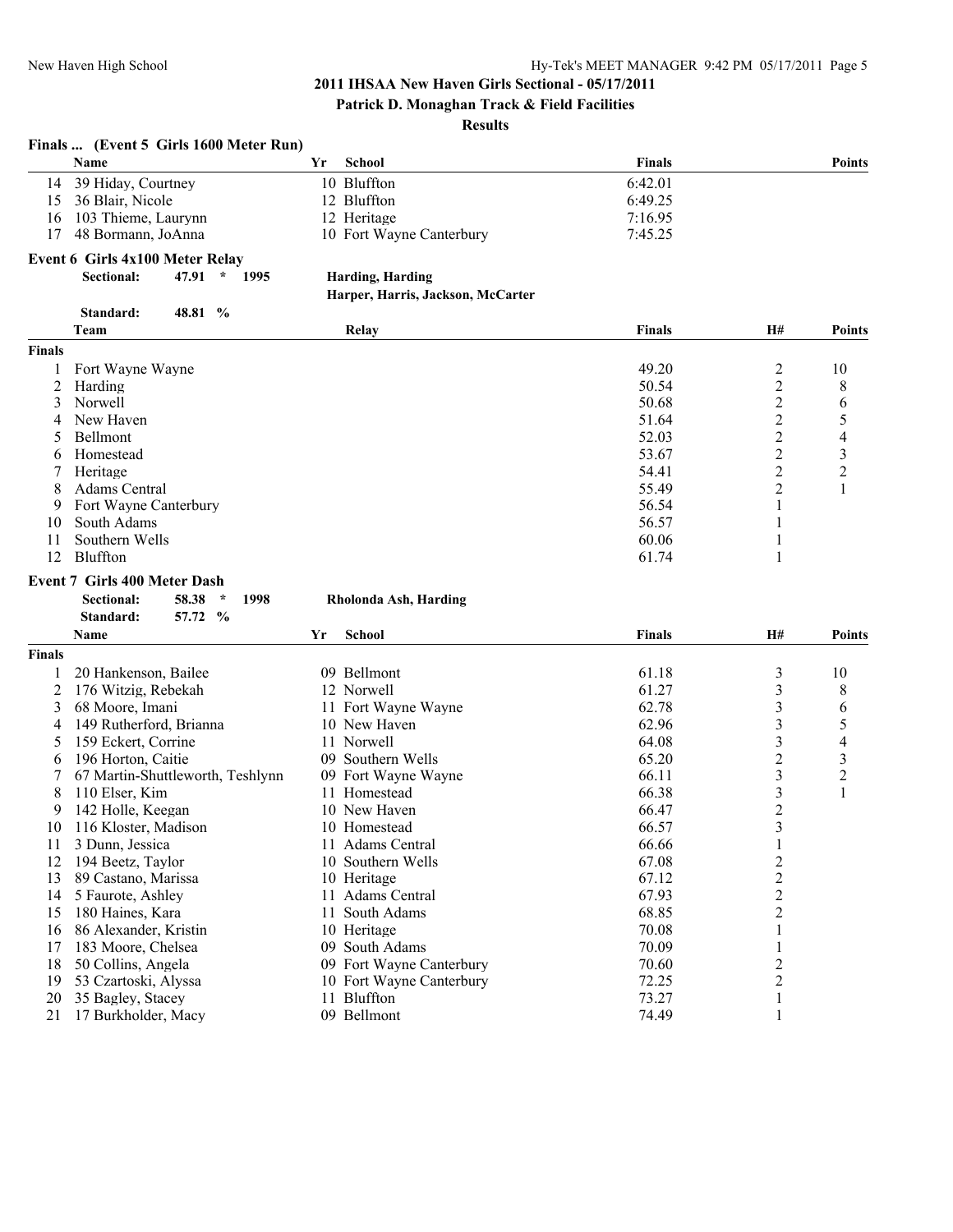**Finals ... (Event 7 Girls 400 Meter Dash)**

# **2011 IHSAA New Haven Girls Sectional - 05/17/2011**

#### **Patrick D. Monaghan Track & Field Facilities**

**Results**

|                | Name                                   | Yr         | <b>School</b>                   | <b>Finals</b> | H#               | <b>Points</b>            |
|----------------|----------------------------------------|------------|---------------------------------|---------------|------------------|--------------------------|
| 22             | 44 Moss, Sharika                       |            | 10 Bluffton                     | 75.36         | 1                |                          |
|                | <b>Event 8 Girls 300 Meter Hurdles</b> |            |                                 |               |                  |                          |
|                | $\star$<br><b>Sectional:</b><br>45.18  | 2005       | <b>Taylor Sefranka, Harding</b> |               |                  |                          |
|                | Standard:<br>46.05<br>$\frac{0}{0}$    |            |                                 |               |                  |                          |
|                | Name                                   | Yr         | <b>School</b>                   | <b>Finals</b> | Н#               | <b>Points</b>            |
| <b>Finals</b>  |                                        |            |                                 |               |                  |                          |
| 1              | 21 Hankenson, Holly                    |            | 09 Bellmont                     | 45.63 %       | 3                | 10                       |
| $\overline{c}$ | 147 Moyer, Richelle                    |            | 12 New Haven                    | 46.17         | 3                | 8                        |
| 3              | 79 Ford, Andrea                        |            | 12 Harding                      | 48.14         | 3                | 6                        |
| 4              | 172 Shapley, Olivia                    |            | 11 Norwell                      | 48.55         | 3                | 5                        |
| 5              | 158 Daizovi, Francesca                 |            | 09 Norwell                      | 49.88         | 3                | $\overline{4}$           |
| 6              | 119 Miles, Miriam                      |            | 10 Homestead                    | 52.07         | 2                | $\mathfrak{Z}$           |
| 7              | 1 Bluhm, Erica                         |            | 09 Adams Central                | 52.21         | 3                | $\overline{c}$           |
| 8              | 59 L'Esperance, Crista                 |            | 09 Fort Wayne Canterbury        | 52.34         | $\overline{c}$   | $\mathbf{1}$             |
| 9              | 87 Books, Sabrina                      |            | 09 Heritage                     | 52.77         | 3                |                          |
| 10             | 179 Cisney, Kylie                      |            | 12 South Adams                  | 53.26         | $\overline{c}$   |                          |
| 11             | 186 Myers, Trisha                      | 11         | South Adams                     | 54.45         | $\boldsymbol{2}$ |                          |
| 12             | 57 Hoover, Michelle                    |            | 11 Fort Wayne Canterbury        | 54.66         | $\mathbf{1}$     |                          |
| 13             | 197 Kline, Katelyn                     |            | 09 Southern Wells               | 55.41         | $\overline{c}$   |                          |
| 14             | 113 Griffith, Ashley                   |            | 12 Homestead                    | 55.74         | $\overline{c}$   |                          |
| 15             | 139 Gremaux, Jillian                   |            | 10 New Haven                    | 56.15         | $\overline{c}$   |                          |
| 16             | 15 Vogel, Anna Lena                    |            | 12 Adams Central                | 56.61         | $\overline{c}$   |                          |
| 17             | 99 Smith, Lily                         |            | 09 Heritage                     | 57.26         | 1                |                          |
| 18             | 40 Johnson, Darcie                     |            | 10 Bluffton                     | 58.85         | 1                |                          |
| 19             | 204 Price, Amanda                      |            | 09 Southern Wells               | 59.35         |                  |                          |
| 20             | 45 Prible, Felicia                     |            | 11 Bluffton                     | 61.79         | 1                |                          |
| ---            | 63 Britt, Brittney                     |            | 10 Fort Wayne Wayne             | <b>DNF</b>    | 3                |                          |
|                | Event 9 Girls 800 Meter Run            |            |                                 |               |                  |                          |
|                | 2:17.93<br>$\star$                     |            |                                 |               |                  |                          |
|                | Sectional:<br>Standard:<br>2:17.82%    | 05/17/2011 | <b>Tyreca Jackson, Harding</b>  |               |                  |                          |
|                | Name                                   | Yr         | <b>School</b>                   | <b>Finals</b> |                  | <b>Points</b>            |
| <b>Finals</b>  |                                        |            |                                 |               |                  |                          |
|                |                                        |            |                                 |               |                  |                          |
| 1              | 80 Jackson, Tyreca                     |            | 12 Harding                      | $2:17.93$ *   |                  | 10                       |
| 2              | 114 Havert, Haley                      |            | 11 Homestead                    | 2:31.71       |                  | 8                        |
| 3              | 51 Cox, Ciara                          |            | 12 Fort Wayne Canterbury        | 2:32.08       |                  | 6                        |
| 4              | 185 Muselman, Kristen                  |            | 10 South Adams                  | 2:32.89       |                  | 5                        |
| 5              | 174 Tolson, Samantha                   |            | 09 Norwell                      | 2:33.74       |                  | $\overline{\mathcal{L}}$ |
| 6              | 168 Reinhard, Jami                     |            | 11 Norwell                      | 2:37.91       |                  | 3                        |
| 7              | 109 Didier, Shannon                    |            | 09 Homestead                    | 2:40.04       |                  | $\overline{\mathbf{c}}$  |
| 8              | 198 Maddox, Ivy                        |            | 09 Southern Wells               | 2:41.71       |                  | 1                        |
| 9              | 102 Suarez, Bianca                     |            | 09 Heritage                     | 2:42.17       |                  |                          |
| 10             | 14 Spangler, Leah                      |            | 11 Adams Central                | 2:43.70       |                  |                          |
| 11             | 34 Strickler, Alyssa                   |            | 09 Bellmont                     | 2:44.97       |                  |                          |
| 12             | 88 Brunton, Alysha                     |            | 09 Heritage                     | 2:46.01       |                  |                          |
| 13             | 144 Lahr, Angela                       |            | 09 New Haven                    | 2:47.28       |                  |                          |
| 14             | 206 Rhodes, Samantha                   |            | 10 Southern Wells               | 2:52.19       |                  |                          |
| 15             | 178 Amstutz, Allison                   |            | 09 South Adams                  | 2:52.65       |                  |                          |
| 16             | 37 Cerqueria, Amanda                   |            | 11 Bluffton                     | 3:01.21       |                  |                          |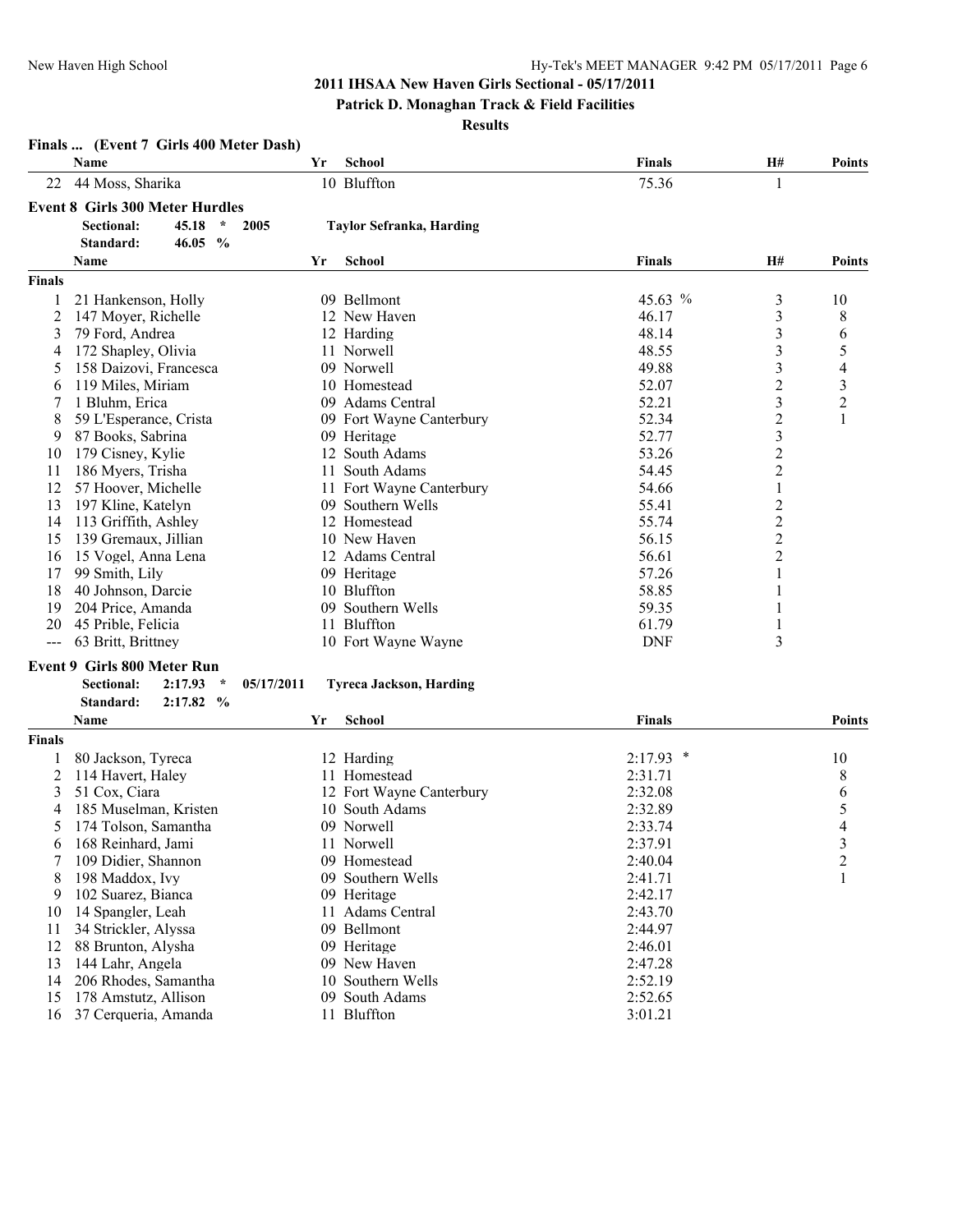#### **Patrick D. Monaghan Track & Field Facilities**

#### **Results**

|                | Finals  (Event 9 Girls 800 Meter Run)            |     |                                  |               |                         |                          |
|----------------|--------------------------------------------------|-----|----------------------------------|---------------|-------------------------|--------------------------|
|                | Name                                             | Yr  | <b>School</b>                    | Finals        |                         | <b>Points</b>            |
| 17             | 146 Lothamer, Jasmine                            |     | 12 New Haven                     | 3:03.01       |                         |                          |
| 18             | 39 Hiday, Courtney                               |     | 10 Bluffton                      | 3:03.90       |                         |                          |
| 19             | 12 Mishler, Olivia                               |     | 09 Adams Central                 | 3:19.24       |                         |                          |
|                |                                                  |     |                                  |               |                         |                          |
|                | <b>Event 10 Girls 3200 Meter Run</b>             |     |                                  |               |                         |                          |
|                | <b>Sectional:</b><br>11:18.30<br>$\star$<br>1998 |     | <b>Susan Barth, Bluffton</b>     |               |                         |                          |
|                | Standard:<br>11:19.95 %                          |     |                                  |               |                         |                          |
|                | Name                                             | Yr  | <b>School</b>                    | Finals        |                         | <b>Points</b>            |
| <b>Finals</b>  |                                                  |     |                                  |               |                         |                          |
|                | 124 Patterson, Kayla                             |     | 12 Homestead                     | 12:07.68      |                         | 10                       |
| 2              | 108 Busch, Taylor                                |     | 09 Homestead                     | 12:21.12      |                         | 8                        |
| 3              | 135 Diaz, Brenda                                 |     | 10 New Haven                     | 12:30.49      |                         | 6                        |
| 4              | 184 Moore, Hannah                                | 11. | South Adams                      | 12:37.22      |                         | 5                        |
| 5              | 154 Best, Kaitlyn                                |     | 11 Norwell                       | 12:49.78      |                         | $\overline{\mathcal{A}}$ |
| 6              | 19 Garner, Sarah                                 |     | 10 Bellmont                      | 12:52.78      |                         | $\frac{3}{2}$            |
| 7              | 8 Isch, Kayla                                    |     | 09 Adams Central                 | 13:03.91      |                         |                          |
| 8              | 92 Griebel, Rachel                               |     | 09 Heritage                      | 13:04.69      |                         | $\mathbf{1}$             |
| 9              | 188 Shane, Sawyer                                |     | 12 South Adams                   | 13:09.42      |                         |                          |
| 10             | 177 Worrell, Kelsey                              |     | 12 Norwell                       | 13:18.02      |                         |                          |
| 11             | 148 Rhoades, Madison                             |     | 11 New Haven                     | 13:26.35      |                         |                          |
| 12             | 193 Aker, Emily                                  |     | 09 Southern Wells                | 14:32.37      |                         |                          |
| 13             | 199 McCammon, Kaylie                             |     | 10 Southern Wells                | 15:03.03      |                         |                          |
| 14             | 62 Bojcic, Sheila                                |     | 09 Fort Wayne Wayne              | 18:51.38      |                         |                          |
|                |                                                  |     |                                  |               |                         |                          |
|                | Event 11 Girls 4x400 Meter Relay                 |     |                                  |               |                         |                          |
|                | <b>Sectional:</b><br>4:02.13<br>$\star$<br>2005  |     | Harding, Harding                 |               |                         |                          |
|                |                                                  |     | Martin, Sefranka, Stephens, Suel |               |                         |                          |
|                | Standard:<br>3:59.08%                            |     |                                  |               |                         |                          |
|                | Team                                             |     | Relay                            | <b>Finals</b> | H#                      | <b>Points</b>            |
| <b>Finals</b>  |                                                  |     |                                  |               |                         |                          |
|                | Fort Wayne Wayne                                 |     |                                  | 4:04.85       | $\overline{c}$          | 10                       |
| 2              | Bellmont                                         |     |                                  | 4:11.57       | $\overline{c}$          | 8                        |
| 3              | Norwell                                          |     |                                  | 4:17.55       | $\overline{\mathbf{c}}$ | 6                        |
| 4              | Harding                                          |     |                                  | 4:24.26       | $\overline{c}$          | 5                        |
| 5              | New Haven                                        |     |                                  | 4:24.91       | $\overline{c}$          | $\overline{\mathcal{L}}$ |
| 6              | Homestead                                        |     |                                  | 4:26.62       | $\overline{\mathbf{c}}$ | 3                        |
|                | Fort Wayne Canterbury                            |     |                                  | 4:27.19       | $\overline{\mathbf{c}}$ | $\overline{\mathbf{c}}$  |
| 8              | Adams Central                                    |     |                                  | 4:27.50       | $\overline{c}$          | 1                        |
| 9              | Southern Wells                                   |     |                                  | 4:30.84       | 1                       |                          |
|                | 10 Heritage                                      |     |                                  | 4:42.24       | 1                       |                          |
| 11             | South Adams                                      |     |                                  | 4:50.42       | 1                       |                          |
| 12             | Bluffton                                         |     |                                  | 5:15.73       | 1                       |                          |
|                |                                                  |     |                                  |               |                         |                          |
|                | <b>Event 12 Girls Long Jump</b>                  |     |                                  |               |                         |                          |
|                | <b>Sectional:</b><br>18-02<br>$\star$<br>1994    |     | LaShandra Harper, Harding        |               |                         |                          |
|                | Standard:<br>17-02.75<br>$\frac{6}{9}$           |     |                                  |               |                         |                          |
|                | Name                                             | Yr  | <b>School</b>                    | <b>Finals</b> |                         | <b>Points</b>            |
| <b>Finals</b>  |                                                  |     |                                  |               |                         |                          |
| 1              | 75 Winborn, Jamira                               |     | 12 Fort Wayne Wayne              | 16-05.50      |                         | 10                       |
| $\overline{c}$ | 85 Walker, Jelicia                               |     | 11 Harding                       | 15-08.75      |                         | 8                        |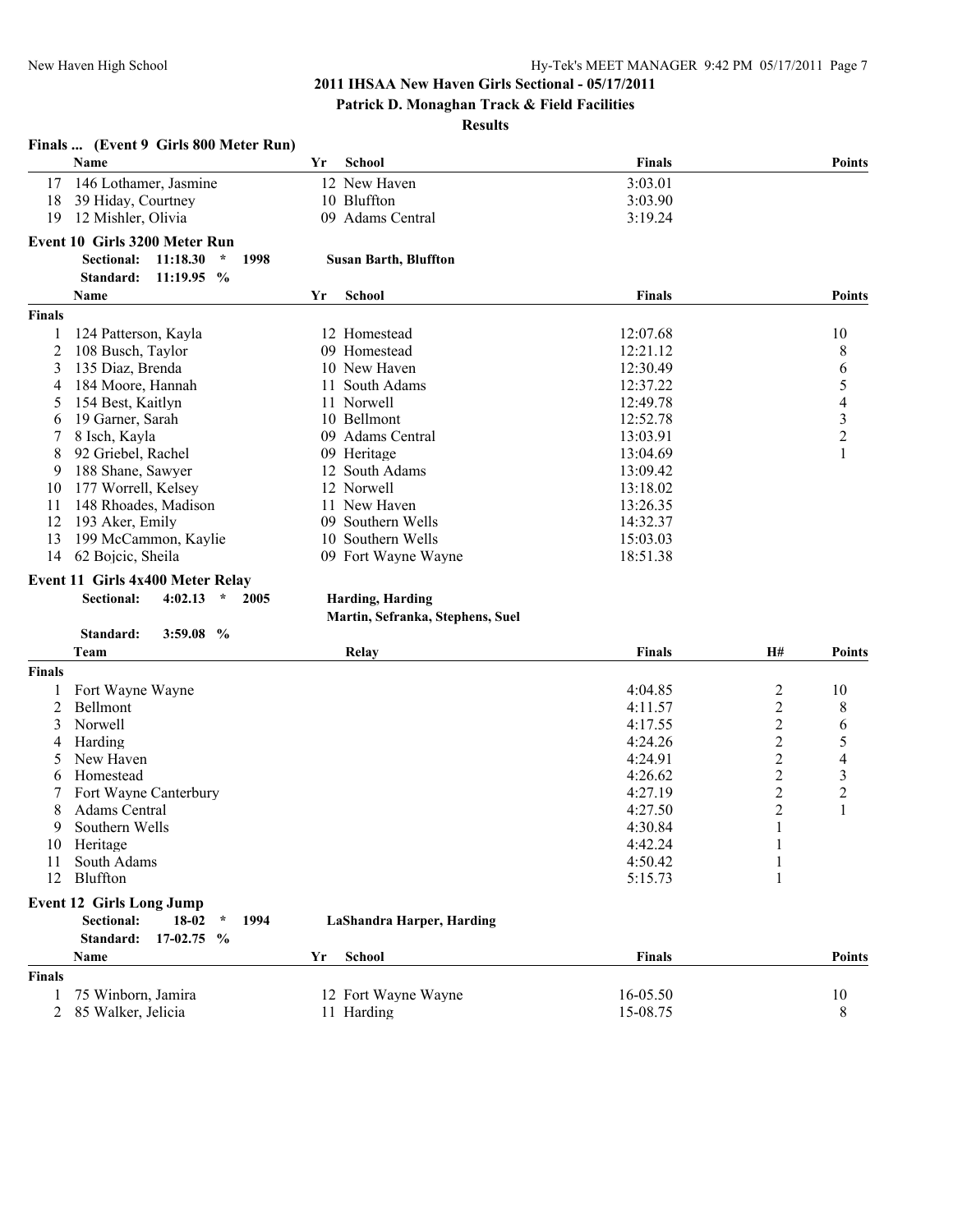#### **Patrick D. Monaghan Track & Field Facilities**

#### **Results**

# **Finals ... (Event 12 Girls Long Jump)**

|                | Name                                    | Yr   | School                               | <b>Finals</b> | <b>Points</b>           |
|----------------|-----------------------------------------|------|--------------------------------------|---------------|-------------------------|
| 3              | 140 Haas, Kasey                         |      | 12 New Haven                         | 15-03.00      | 6                       |
| 4              | 118 Martin, Amani                       |      | 09 Homestead                         | 14-11.00      | 5                       |
| 5              | 133 Casterline, Jaci                    |      | 12 New Haven                         | 14-11.00      | $\overline{4}$          |
| 6              | 2 Case, Briona                          |      | 09 Adams Central                     | 14-06.25      | $\overline{\mathbf{3}}$ |
| 7              | 120 Miller, Jessica                     |      | 09 Homestead                         | 14-02.00      | $\overline{2}$          |
| 8              | 9 Macklin, McKenna                      |      | 09 Adams Central                     | 13-09.25      | 1                       |
| 9              | 179 Cisney, Kylie                       |      | 12 South Adams                       | 13-09.00      |                         |
| 10             | 164 Hartman, Alex                       |      | 09 Norwell                           | 13-05.50      |                         |
| 11             | 191 Teeter, Adrianna                    |      | 11 South Adams                       | 13-03.75      |                         |
| 12             | 40 Johnson, Darcie                      |      | 10 Bluffton                          | 12-09.00      |                         |
| 13             | 170 Scheumann, Brenna                   |      | 09 Norwell                           | 12-08.75      |                         |
| 14             | 204 Price, Amanda                       |      | 09 Southern Wells                    | 12-03.50      |                         |
| 15             | 69 Murray, Shontell                     |      | 09 Fort Wayne Wayne                  | 12-03.00      |                         |
| 16             | 76 Adams, Bresha                        |      | 11 Harding                           | 12-02.50      |                         |
| 17             | 104 Winn, Kierstin                      |      | 09 Heritage                          | 12-02.25      |                         |
| 18             | 201 Miller, Kelsey                      |      | 11 Southern Wells                    | 11-06.00      |                         |
| 19             |                                         |      |                                      | 11-02.00      |                         |
|                | 49 Brinkman, Emily                      |      | 12 Fort Wayne Canterbury             |               |                         |
|                | <b>Event 13 Girls High Jump</b>         |      |                                      |               |                         |
|                | <b>Sectional:</b><br>5-11.25<br>$\star$ | 2001 | <b>Emily Loomis, Bishop Luers</b>    |               |                         |
|                | Standard:<br>$5-04.25$<br>$\frac{0}{0}$ |      |                                      |               |                         |
|                | Name                                    | Yr   | School                               | <b>Finals</b> | <b>Points</b>           |
| <b>Finals</b>  |                                         |      |                                      |               |                         |
| 1              | 151 Upshaw, Rashaundra                  |      | 12 New Haven                         | 5-03.00       | 10                      |
| $\overline{c}$ | 147 Moyer, Richelle                     |      | 12 New Haven                         | 5-01.00       | 8                       |
| 3              | 20 Hankenson, Bailee                    |      | 09 Bellmont                          | $5 - 00.00$   | 6                       |
| 4              | 194 Beetz, Taylor                       |      | 10 Southern Wells                    | $5 - 00.00$   |                         |
| 5              | 55 Fincher, Kindell                     |      | 09 Fort Wayne Canterbury             | $4 - 10.00$   | $\frac{5}{3}$           |
| 5              | 45 Prible, Felicia                      |      | 11 Bluffton                          | $4 - 10.00$   | $\overline{3}$          |
| 5              | 6 Harvey, Summer                        |      | 09 Adams Central                     | $4 - 10.00$   | $\overline{\mathbf{3}}$ |
| 8              | 186 Myers, Trisha                       |      | 11 South Adams                       | $4 - 10.00$   | 1                       |
| 9              | 104 Winn, Kierstin                      |      | 09 Heritage                          | 4-08.00       |                         |
| 9              | 171 Scobey, Kara                        |      | 10 Norwell                           | 4-08.00       |                         |
| 9              | 68 Moore, Imani                         |      | 11 Fort Wayne Wayne                  | $4 - 08.00$   |                         |
| 12             | 64 Chapman, Quonisha                    |      | 11 Fort Wayne Wayne                  | 4-08.00       |                         |
| 13             | 15 Vogel, Anna Lena                     |      | 12 Adams Central                     | 4-08.00       |                         |
| 14             | 46 Steffen, Morgan                      |      | 09 Bluffton                          | $4 - 06.00$   |                         |
| 14             | 121 Miller, Katie                       |      | 09 Homestead                         | $4 - 06.00$   |                         |
| 16             | 52 Crowell, Tabitha                     |      | 09 Fort Wayne Canterbury             | 4-06.00       |                         |
|                | 29 Pierce, Emily                        |      | 12 Bellmont                          | NH            |                         |
| ---            | 131 Wehrle, Felicia                     |      | 09 Homestead                         | <b>NH</b>     |                         |
|                | 156 Bussey, Kimberlee                   |      |                                      | <b>NH</b>     |                         |
|                |                                         |      | 10 Norwell                           |               |                         |
|                | 103 Thieme, Laurynn                     |      | 12 Heritage                          | NH            |                         |
|                | <b>Event 14 Girls Discus Throw</b>      |      |                                      |               |                         |
|                | Sectional:<br>129-06<br>$\star$         | 2005 | <b>Heather Roush, Southern Wells</b> |               |                         |
|                | Standard:<br>$127-06$ %                 |      |                                      |               |                         |
|                | Name                                    | Yr   | School                               | <b>Finals</b> | <b>Points</b>           |
| <b>Finals</b>  |                                         |      |                                      |               |                         |
| 1              | 126 Schneider, Nicole                   |      | 10 Homestead                         | 118-08        | 10                      |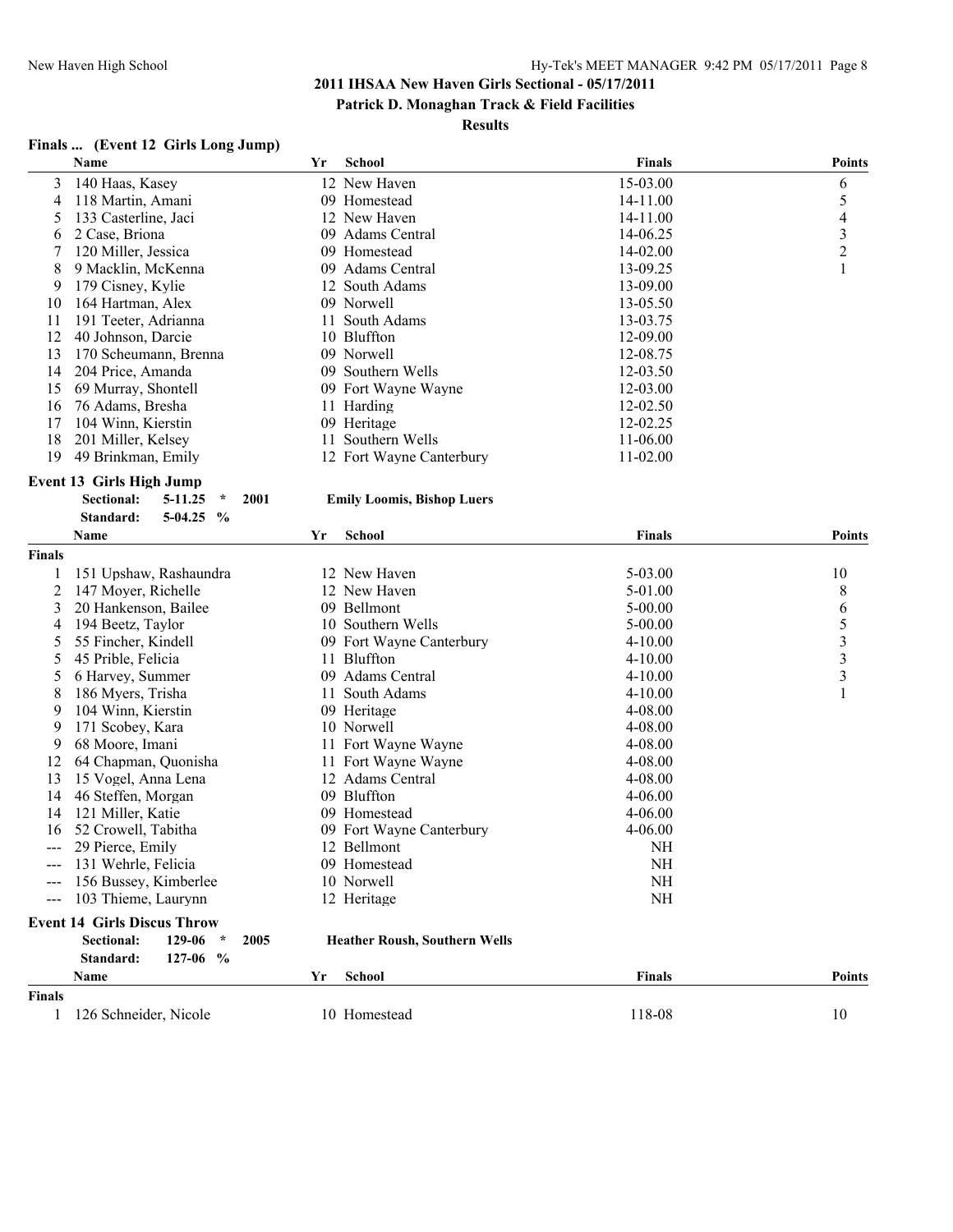#### **Patrick D. Monaghan Track & Field Facilities**

#### **Results**

# **Finals ... (Event 14 Girls Discus Throw)**

| Name                   | Yr | <b>School</b> | Finals                                                                                                                                                                                                                                                                                                                                         | <b>Points</b> |
|------------------------|----|---------------|------------------------------------------------------------------------------------------------------------------------------------------------------------------------------------------------------------------------------------------------------------------------------------------------------------------------------------------------|---------------|
| 132 Braun, Miranda     |    |               | 107-01                                                                                                                                                                                                                                                                                                                                         | 8             |
| 203 Paxson, Hilary     |    |               | 105-05                                                                                                                                                                                                                                                                                                                                         | 6             |
| 195 Early, Katie       |    |               | 104-00                                                                                                                                                                                                                                                                                                                                         | 5             |
| 167 McAfee, Amanda     |    |               | $102 - 05$                                                                                                                                                                                                                                                                                                                                     | 4             |
| 83 Sanders, Shyarra    |    |               | $95 - 02$                                                                                                                                                                                                                                                                                                                                      | 3             |
| 181 Mitchel, Hannah    |    |               | 94-11                                                                                                                                                                                                                                                                                                                                          | 2             |
| 165 Herndon, Cassie    |    |               | $93 - 10$                                                                                                                                                                                                                                                                                                                                      |               |
| 136 Donley, Nicollette |    |               | 91-10                                                                                                                                                                                                                                                                                                                                          |               |
| 13 Reinhdard, Sydnee   |    |               | 85-01                                                                                                                                                                                                                                                                                                                                          |               |
| 101 Smith, Molly       |    |               | 83-11                                                                                                                                                                                                                                                                                                                                          |               |
| 78 Brown, Jonisea      |    |               | 80-03                                                                                                                                                                                                                                                                                                                                          |               |
| 47 Steffen, Sheena     |    |               | 80-03                                                                                                                                                                                                                                                                                                                                          |               |
| 3 Dunn, Jessica        |    |               | $79-10$                                                                                                                                                                                                                                                                                                                                        |               |
| 130 Walker, Kaylee     |    |               | 77-02                                                                                                                                                                                                                                                                                                                                          |               |
| 28 Osheskie, Emily     |    |               | 76-00                                                                                                                                                                                                                                                                                                                                          |               |
| 25 Meyer, Kimmy        |    |               | 73-09                                                                                                                                                                                                                                                                                                                                          |               |
| 74 Thomas, Victoria    |    |               | 69-06                                                                                                                                                                                                                                                                                                                                          |               |
| 95 Minnich, Meghan     |    |               | 60-09                                                                                                                                                                                                                                                                                                                                          |               |
| 43 Mock, Hannah        |    |               | 56-00                                                                                                                                                                                                                                                                                                                                          |               |
| 182 Mitchel, Leah      |    |               | FOUL                                                                                                                                                                                                                                                                                                                                           |               |
|                        |    |               | 10 New Haven<br>09 Southern Wells<br>10 Southern Wells<br>12 Norwell<br>12 Harding<br>10 South Adams<br>12 Norwell<br>11 New Haven<br>09 Adams Central<br>12 Heritage<br>10 Harding<br>11 Bluffton<br>11 Adams Central<br>11 Homestead<br>11 Bellmont<br>12 Bellmont<br>11 Fort Wayne Wayne<br>11 Heritage<br>09 Bluffton<br>South Adams<br>10 |               |

# **Event 15 Girls Shot Put**

| Sectional: | 40-06.50 | ÷             | 05/17/2010 |
|------------|----------|---------------|------------|
| Standard:  | 40-10.50 | $\frac{6}{6}$ |            |

#### **Sectional: 40-06.50 \* 05/17/2010 Tiera Smith, Fort Wayne E**

|               | Name                    | Yr | <b>School</b>       | <b>Finals</b> | <b>Points</b> |
|---------------|-------------------------|----|---------------------|---------------|---------------|
| <b>Finals</b> |                         |    |                     |               |               |
|               | 132 Braun, Miranda      |    | 10 New Haven        | 34-06.50      | 10            |
| 2             | 167 McAfee, Amanda      |    | 12 Norwell          | 34-05.00      | 8             |
| 3             | 78 Brown, Jonisea       |    | 10 Harding          | 34-00.00      | 6             |
| 4             | 169 Rundquist, Victoria |    | 10 Norwell          | 33-07.00      | 5             |
| 5             | 181 Mitchel, Hannah     |    | 10 South Adams      | 31-08.00      | 4             |
| 6             | 182 Mitchel, Leah       |    | 10 South Adams      | $31 - 05.00$  | 3             |
| 7             | 143 Hope, Hannah        |    | 09 New Haven        | 31-05.00      | 2             |
| 8             | 126 Schneider, Nicole   |    | 10 Homestead        | $30-04.00$    |               |
| 9             | 97 Simmons, Paige       |    | 11 Heritage         | 29-06.00      |               |
| 10            | 13 Reinhdard, Sydnee    |    | 09 Adams Central    | 29-03.00      |               |
| 11            | 195 Early, Katie        |    | 10 Southern Wells   | 27-09.50      |               |
| 12            | 42 Mettler, Marci       |    | 12 Bluffton         | 27-05.50      |               |
| 13            | 83 Sanders, Shyarra     |    | 12 Harding          | 27-03.50      |               |
| 14            | 47 Steffen, Sheena      |    | 11 Bluffton         | 27-00.50      |               |
| 15            | 10 McCullough, Yuleeza  |    | 10 Adams Central    | 26-10.50      |               |
| 16            | 200 Melton, Ashley      |    | 10 Southern Wells   | 26-08.50      |               |
| 17            | 127 Sewell, Alexis      |    | 09 Homestead        | 26-06.50      |               |
| 18            | 95 Minnich, Meghan      |    | 11 Heritage         | 26-04.00      |               |
| 19            | 28 Osheskie, Emily      |    | 11 Bellmont         | 25-07.50      |               |
| 20            | 25 Meyer, Kimmy         |    | 12 Bellmont         | 23-04.50      |               |
| 21            | 74 Thomas, Victoria     |    | 11 Fort Wayne Wayne | 22-07.50      |               |
| ---           | 64 Chapman, Quonisha    |    | 11 Fort Wayne Wayne | ND            |               |